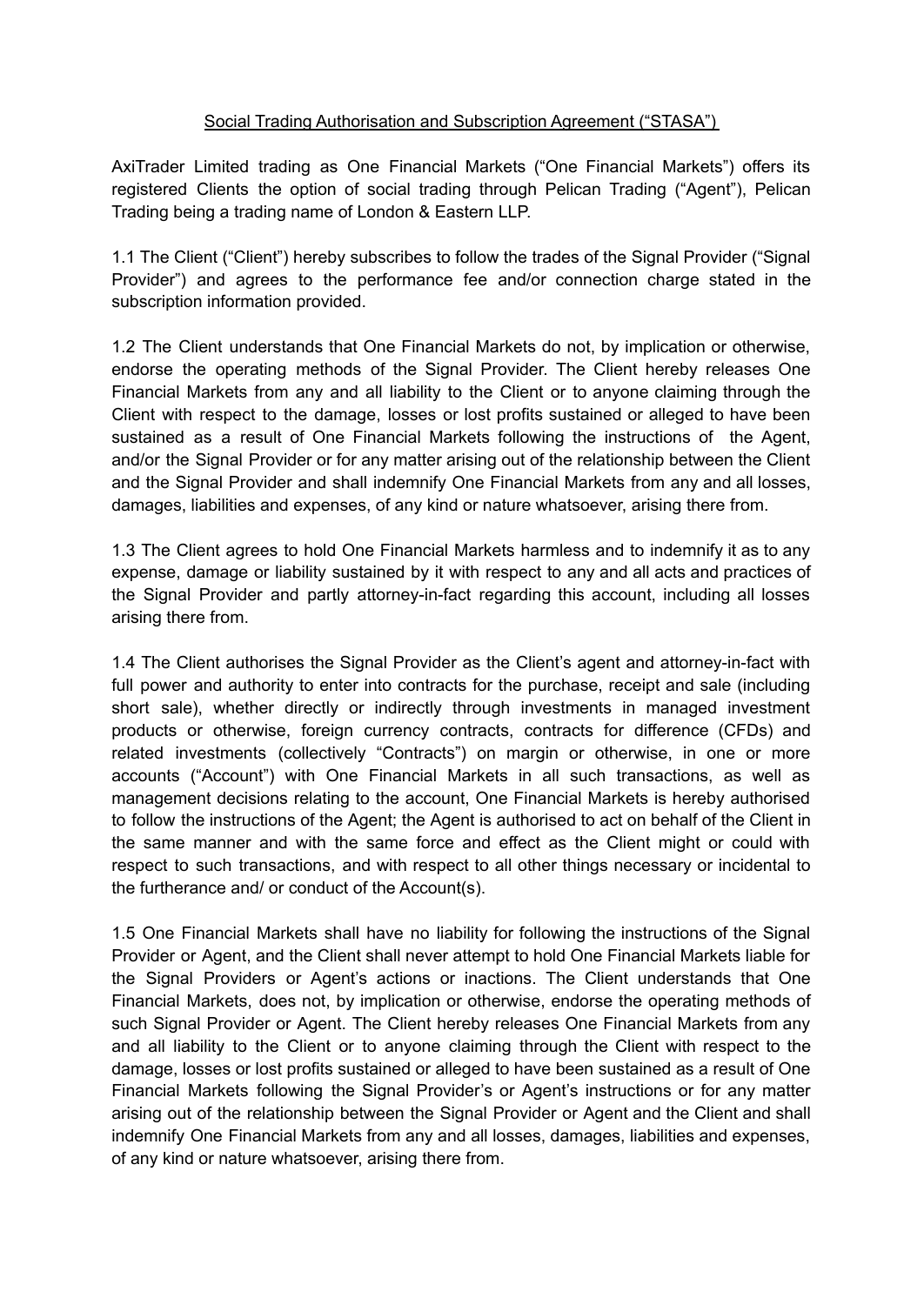1.6 In addition, One Financial Markets is further authorized and directed to deduct from the Client's account and pay the Signal Provider the amount of all management fees, incentive fees, advisory fees and/or brokerage commissions to be paid to the Signal Provider and/or Agent upon One Financial Markets' instruction from the Agent. The Client understands that the calculation of such fees and commissions is conducted by the Agent in accordance with the terms set out in this STASA as agreed between the Client and the Signal Provider.

1.7 Client acknowledges and agrees to the fees and commissions charged by the Signal Provider to Client. One Financial Markets is not an agent or representative of the Signal Provider, and in regard to the fees paid to the Signal Provider, One Financial Markets and/or Agent is only acting to facilitate the payment of such fees from Client to the Signal Provider. Any dispute with regards to any fees charged to the Client by the Signal Provider under this STASA shall strictly be between the Signal Provider and Client, and One Financial Markets shall have no liability to either for the facilitation of the fees.

1.8 Any amounts due to the Signal Provider from the Client shall be charged to the Client at the currency equivalent of the Client's Account base currency.

1.9 The monthly Performance Fee shall be payable within 21 days (if applicable) from the end of the month to the Signal Provider.

1.10 The Client and the Signal Provider acknowledge that if One Financial Markets cannot pay the agreed fees and remuneration from the Client's Account for whatever reason that the liability falls on the Client to pay the Signal Provider. It is not the responsibility of One Financial Markets to make good any unfulfilled commitments that the Client and the Signal Provider may have towards each other.

1.11 The Client accepts that One Financial Markets will pay any fees owed to the Agent from the Client's Account under this STASA up until the date of termination of this STASA.

1.12 This STASA does not authorise Signal Provider to change Client's username or password or to add, delete or change Client or Account information.

1.13 One Financial Markets is authorised to follow the instructions of the Signal Provider in every respect concerning the Client's Account(s) with One Financial Markets and One Financial Markets is authorised, but not required to, conduct further inquiry or seek authorisation from the Client or further clarification from Signal Provider and/or Agent or Client regarding any instruction from the Signal Provider and/or Agent for Client's Account(s). One Financial Markets reserves the right, in its sole discretion, to refuse to honour particular instructions from the Signal Provider and/or Agent, or to no longer honour instructions or requests for information from the Signal Provider and/or Agent.

1.14 Client and Signal Provider acknowledge that all information provided by either of them is subject to verification, and Client and Signal Provider authorise One Financial Markets to verify all information through the use of credit agencies or any other customary or reasonable means.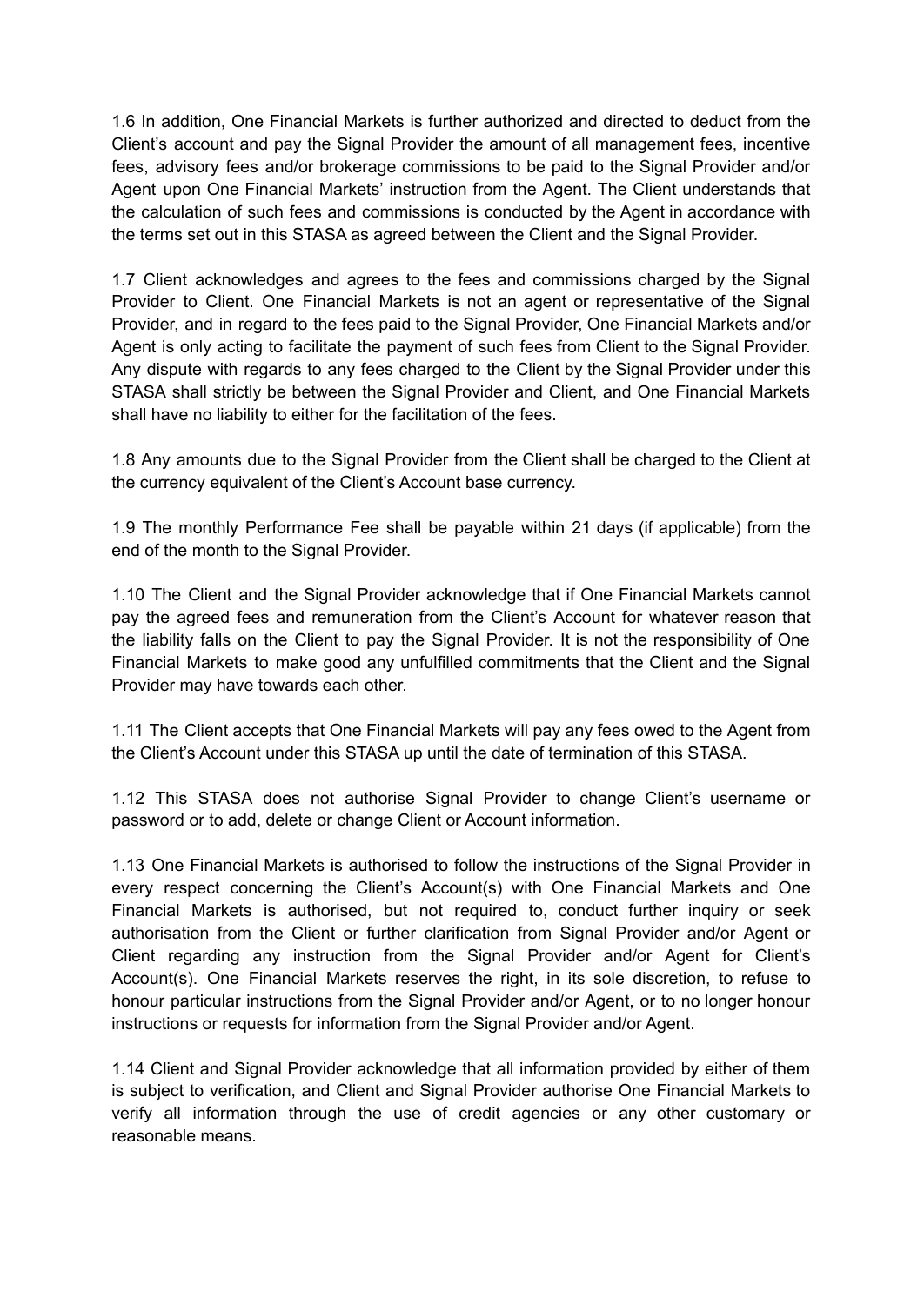1.15 The Client acknowledges that One Financial Markets cannot require a Client to do any "due diligence" on the Signal Provider prior to entering into an Agreement. However, One Financial Markets encourages Clients to take such measures, and asks that Clients acknowledge that they have read and, at the minimum, considered taking the following recommended steps before entering into any Agreement with the Signal Provider: a) Being provided with a disclosure document that, at the minimum, provides: The Signal Provider's biography, outlines the investment methodology, discloses the fees charged by the Signal Provider, and discloses the risks associated with the investment methodology; Check with an applicable investment-related regulatory body to ensure the Signal Provider has the appropriate authorizations (if this is a requirement) to provide their investment services to you and has never been denied registration, nor that he has any disciplinary history. b) Have your solicitor/lawyer or accountant verify the accuracy of any performance record provided to you by the Signal Provider and review any contractual STASA to be executed by and between you and the other parties involved.

1.16 Client understands that One Financial Markets does not, by implication or otherwise, endorse the operating methods of Agent.

1.17 The Client agrees to pay One Financial Markets promptly on demand for any and all losses arising therefrom or debit balance due thereon. The undersigned hereby ratifies and confirms any and all transactions with One Financial Markets hereafter made by the Signal Provider for the Client's Account(s). This Indemnification shall remain in full force and effect until this STASA is terminated in accordance with the terms of this STASA, such termination shall not affect any liability in any way resulting from transactions initiated prior to such termination. One Financial Markets' rights under this paragraph are in addition to any other rights it has under other Agreements with Client and/or Agent.

1.18 Client and Signal Provider acknowledge and agree that the Account(s) shall be governed by this STASA, Risk Disclosure, Execution Policy as well as all other documents forming part of the Client Agreement ("Client Agreement"). If any terms of this STASA contradict the Client Account Agreement, the terms of this STASA shall prevail with regards to the subject matter hereof.

1.19 This document shall remain in effect until written notice of termination is given to One Financial Markets by either the Agent, Signal Provider or Client. Such termination shall not affect accrued rights and liabilities or open trading positions.

1.20 The terms of this STASA constitute the entire STASA and understanding between the parties relating to the subject matter hereof and supersedes any previous Agreement whether written or oral. All terms, conditions and warranties implied by statute or common law are excluded to the fullest extent permitted by law.

1.21 This STASA is governed by and shall be construed in accordance with the laws of England and Wales without giving effect to any conflict of laws doctrine. Each party irrevocably submits to the jurisdiction of the courts located in England and waives the right to object that such court does not have jurisdiction over a party. Each party waives, to the fullest extent permitted by applicable law, any right it may have to a trial by jury in respect of any suit, action or proceeding relating to this STASA.